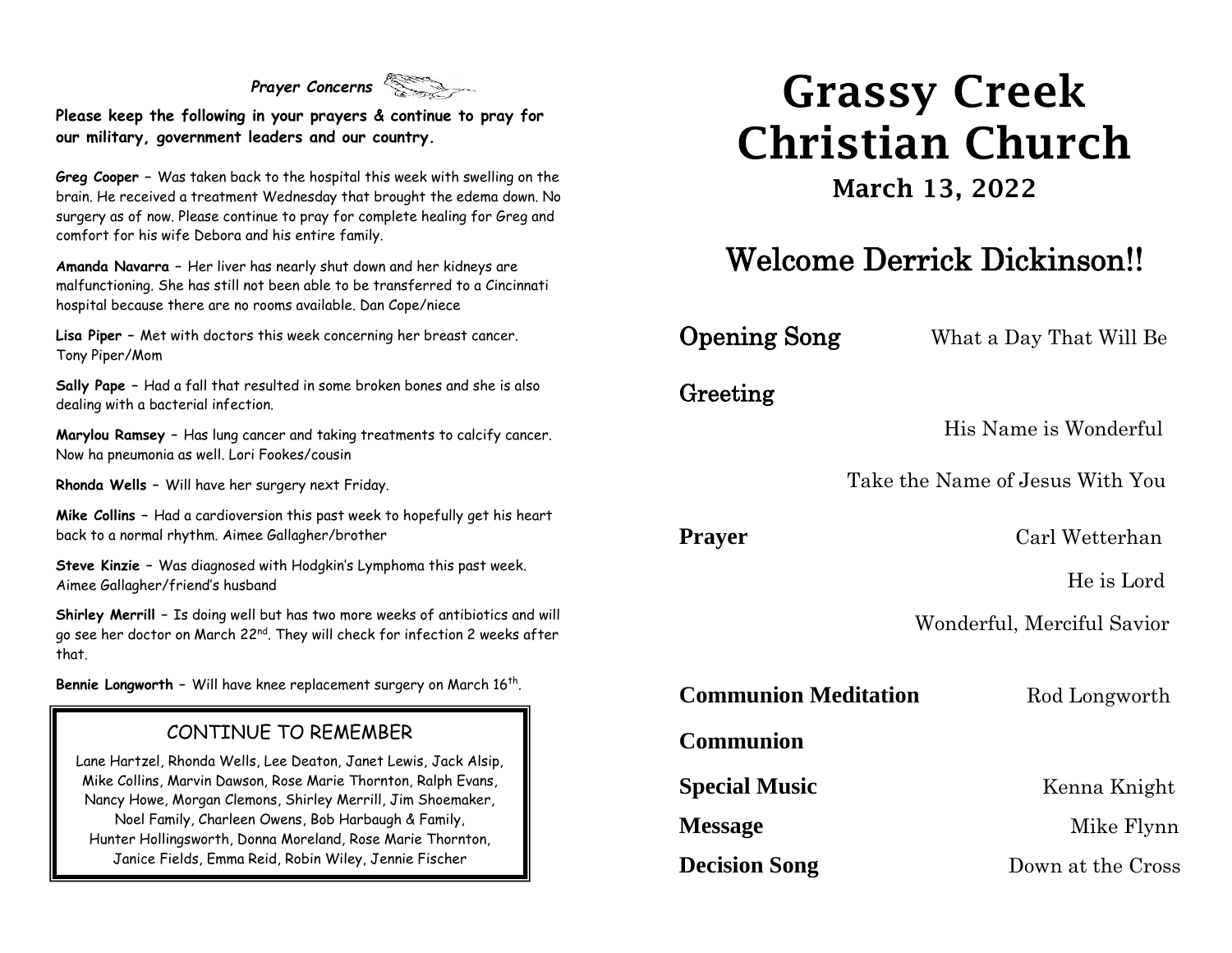### March Serving Schedule

#### Communion Meditation

3/13 – Rod Longworth 3/20 – Tony James 3/27 – Trevor Brown

Elder Baptism Service – Carl Wetterhan Worship Leader – Carl Wetterhan Praise Team – Sherry Pennington, Kenna Knight, Matthew Kirsch Instruments – Sound Board – Cody Kirsch Video/Computer – Aaron Kirsch Decorating the Sanctuary – Amy Andrews & Lori Rose Wee Worship – Moriah Conrad & Alaynah Beard Welcome Team – Andy & Roxanne Magee

Welcome!

Derrick Dickinson is here TODAY to speak in Sunday School & preach during Morning Worship

### Special Music Schedule



3/13 – Kenna Knight 3/20 – Tony & Taylor James 3/27 – Cody Kirsch 4/3 - Patti Flynn 4/10 – Melanie Hartzel 4/17 – Shelley McCarty 4/24 – Evan & Bethany Hartzel

## *Offering*

3/6– Attendance – 138 3/6– Offering - \$7,099.83 Amount needed each week - \$6,298.08

## Did You Know???

**. . . . . . . . .**

Maxie Kordes & Dustin Yelton have been voted employees of the month at Southern Elementary. Congratulations to both of you!!

Congratulations to Mrs. Jennifer Redden on winning the Golden Apple Teacher Award for 2022! We are so proud of you!!

Lily Rice has qualified for NKU's Upward Bound Program. This program provides academic support and resources to high school students as they prepare for college. Congratulations, Lily!!